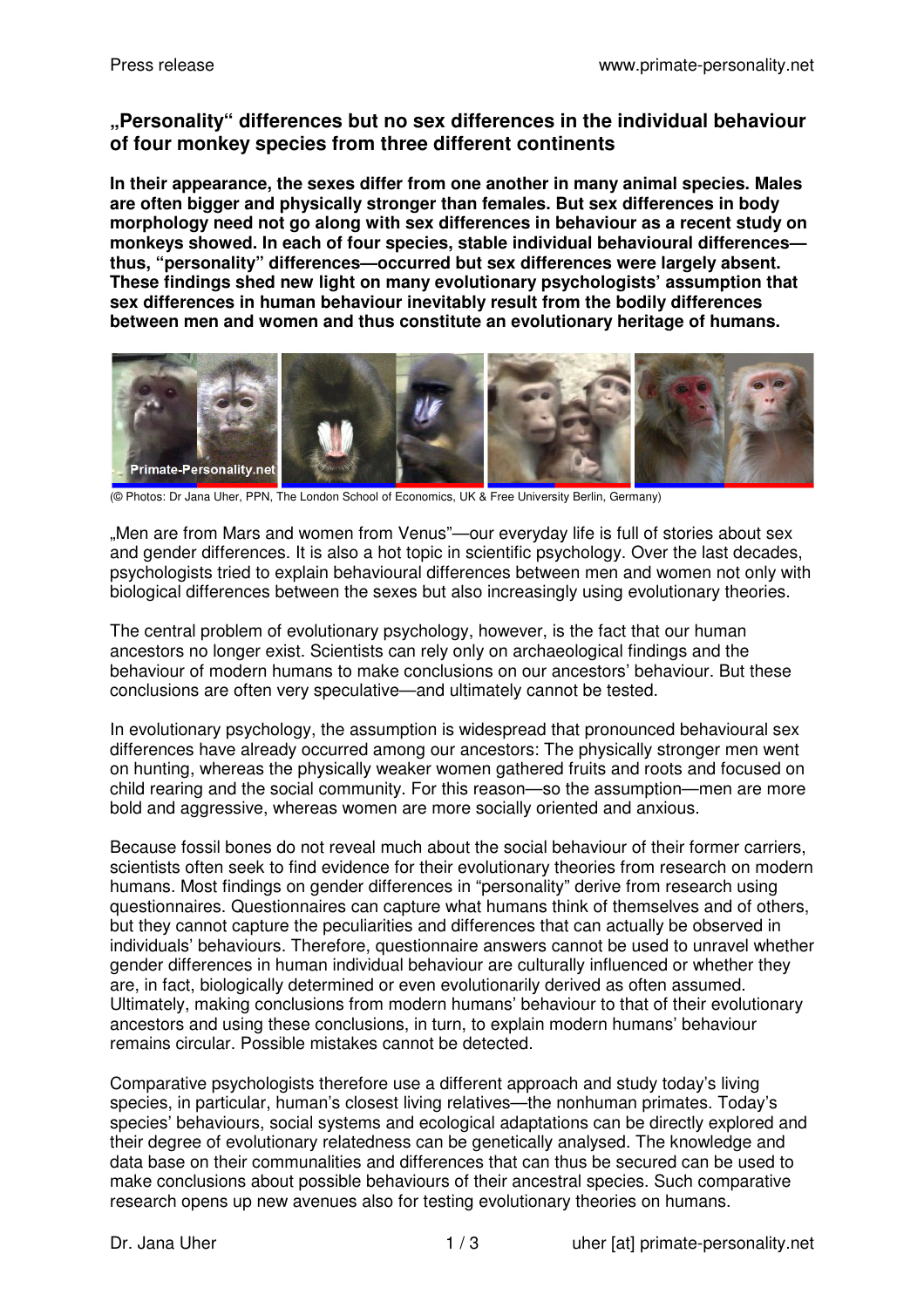In a recent study in the Berlin Zoo and the Animal Shelter of Berlin, Germany, Jana Uher and her research team have studied individual behaviours in four monkey species. These species are endemic to three different continents: Weeper capuchins originate from South America, Mandrills from Africa, and toque macaques and rhesus macaques from Asia. The study is based on a novel research paradigm that the personality expert has developed to explore "personality" differences independently from everyday language and thus also in nonhuman species (see the Science Blog "A new scientific paradigm for research on individuals").

In this new research, Jana Uher adapted and further developed approaches from cross*cultural* "personality" psychology for the purposes of systematic cross-*species* comparisons of "personality" differences. To test these novel methodologies, her team observed individual monkeys of each of the four species over 4-5 weeks, each individual for in total 60-80 hours. The researchers recorded grooming, body contact and proximity to conspecifics as well as aggressive and dominant behaviours. In all these behaviours, pronounced and temporally stable individual differences occurred that are commonly called "personality" differences (see the Science Blog ", Personality" differences compared between four monkey species: A novel methodology to unravel communalities and differences").

Surprisingly, sex differences were largely absent. No sex differences occurred in aggressive and dominant behaviour—in none of the four species. In the social contact behaviours, only two sex differences emerged: In the toque macaques, females spent their time with greater numbers of conspecifics than did the males and, in the rhesus macaques, females groomed others more often than males. But these differences occurred neither in the weeper capuchins nor in the mandrills.

These findings are remarkable because, in all four species, males are larger than females. This difference is particularly pronounced in mandrills: Males weigh twice as much as females—this is one of the largest sex differences of all primate species. Mandrills are also the worlds' largest monkey species—and the most striking one: The males show exotic looking blue, white and red colouration of their faces and hind quarters.

"The main aim of the study was to present the new methodologies for cross-species comparisons of 'personality' differences—among them sex differences—and to demonstrate their application in the four monkey species. Therefore, we have studied only one social group per species. But statistical estimations showed that the results will be similar in studies on larger samples of individuals", says Jana Uher.

In a previous study conducted with her research collaborators in Rome, Italy, the personality expert has investigated four groups of tufted capuchins over longer periods of time. These South-American monkeys also showed pronounced "personality" differences in their behaviours but hardly any sex differences. "Meanwhile, we have data from eight social groups of monkeys from five different species in which we found stable individual differences but hardly any sex differences in behaviour", she says (see the Science Blog "Sex differences, not as universal as previously thought").

Sex differences did however occur in crab-eating macaques, a monkey species originating from South-East Asia. Together with her Dutch colleagues from Utrecht University, Jana Uher explored over three years not only the behaviour of 104 monkeys, but also how 99 human observers assessed these monkey individuals on "personality" questionnaires after having conducted systematic observations of the monkeys' behaviours in their social groups.

In agreement with the behavioural data, the observers judged males and females as equally sociable and males as more curious, more playful and less aggressive than females. The observers also judged males as less anxious than females, although they had recorded more anxiety behaviours for males than for females. Did widespread stereotypes about the bravery of male individuals and the anxiousness of females ones bias these ratings?